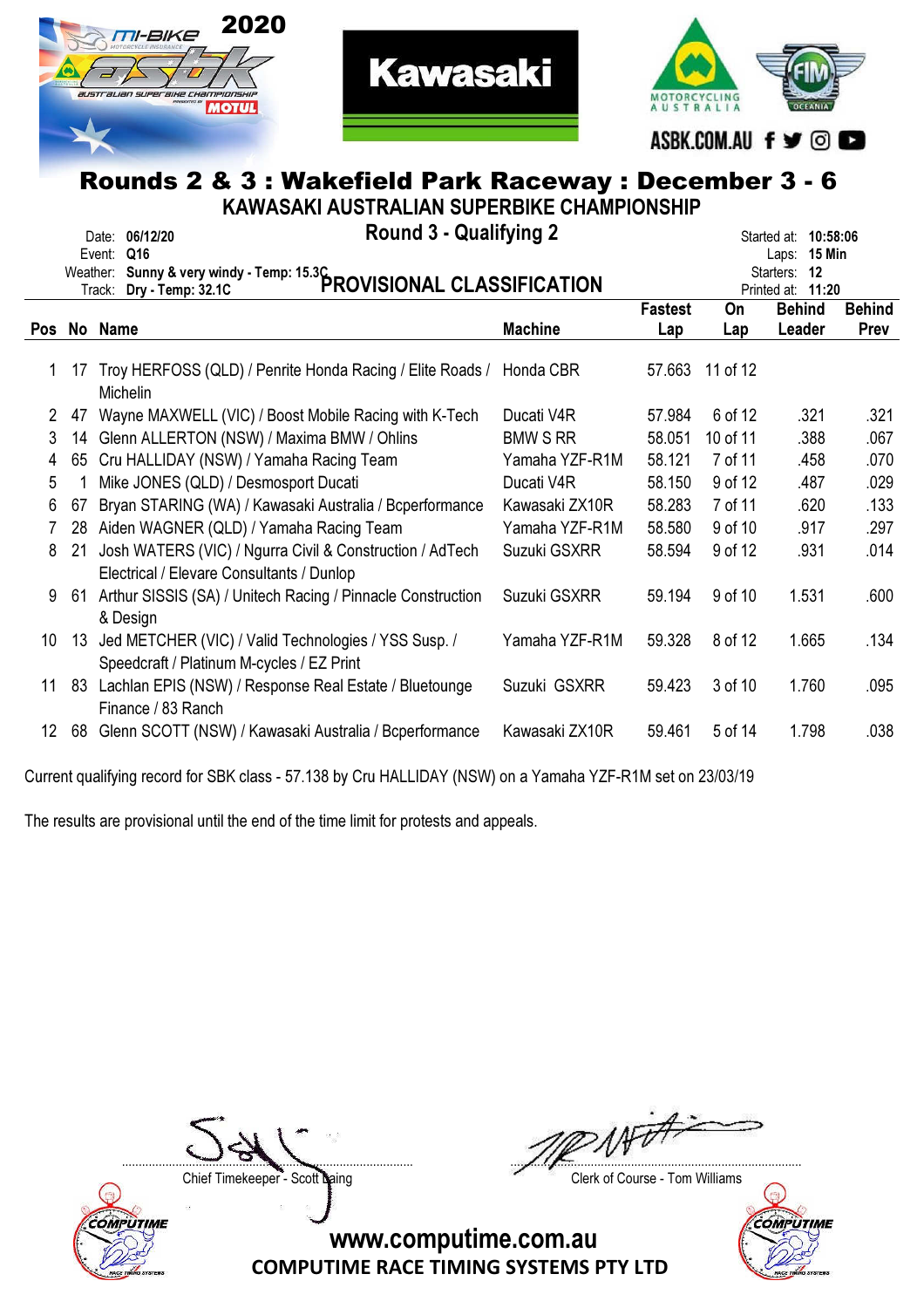



**Kawasaki** 

|    | KAWASAKI AUSTRALIAN SUPERBIKE CHAMPIONSHIP |                                                    |                 |                      |                    |                               |                          |                                   |                          |                  |          |                                                      |                 |
|----|--------------------------------------------|----------------------------------------------------|-----------------|----------------------|--------------------|-------------------------------|--------------------------|-----------------------------------|--------------------------|------------------|----------|------------------------------------------------------|-----------------|
|    | Event: Q16<br>Weather:                     | Date: 06/12/20<br>Sunny & very windy - Temp: 15.3C |                 |                      |                    | <b>Round 3 - Qualifying 2</b> |                          |                                   |                          |                  |          | Started at: 10:58:06<br>Laps: 15 Min<br>Starters: 12 |                 |
|    | Track:                                     | Dry - Temp: 32.1C                                  |                 |                      |                    | <b>PROVISIONAL LAP TIMES</b>  |                          |                                   |                          |                  |          | Printed at: 11:20                                    |                 |
|    | No Name                                    |                                                    |                 | Lap 1                | Lap <sub>2</sub>   | Lap3                          | Lap 4                    | Lap <sub>5</sub>                  | Lap <sub>6</sub>         | Lap <sub>7</sub> | Lap 8    | Lap <sub>9</sub>                                     | Lap10           |
|    |                                            | 1 Mike JONES (QLD)                                 |                 | 1:19.339             | 58.932             | 59.636                        | 59.531                   |                                   | 58.775 2:54.605          | 1:33.236         | 58.902   | 58.150                                               | 58.266          |
|    |                                            | 13 Jed METCHER (VIC)                               | 10              | 58.374<br>1:09.495   | 59.221<br>1:00.051 | 59.676                        |                          | 59.894 4:03.582 1:09.827 1:00.021 |                          |                  | 59.328   |                                                      | 59.902 1:00.164 |
|    |                                            |                                                    | 10              | 59.880               | 1:02.197           |                               |                          |                                   |                          |                  |          |                                                      |                 |
|    |                                            | 14 Glenn ALLERTON (NSW)                            | 10              | 1:15.038<br>1:14.106 | 59.217             | 1:03.513                      |                          | 59.010 4:19.429 1:23.469          |                          | 58.090           | 58.097   | 1:06.816                                             | 58.051          |
| 17 |                                            | Troy HERFOSS (QLD)                                 |                 | 1:17.535             | 58.719             | 1:01.524                      |                          | 58.439 3:38.180 1:07.130          |                          | 58.103           | 57.850   |                                                      | 57.818 1:02.824 |
|    |                                            |                                                    | 10 <sup>°</sup> | 57.663               | 1:00.830           |                               |                          |                                   |                          |                  |          |                                                      |                 |
|    |                                            | 21 Josh WATERS (VIC)                               | 10              | 1:15.951<br>58.760   | 59.494<br>1:03.834 |                               | 59.535 1:01.994          |                                   | 59.019 2:51.118 1:34.077 |                  | 59.090   | 58.594                                               | 1:01.599        |
|    |                                            | 28 Aiden WAGNER (QLD)                              |                 | 1:08.837             | 59.709             | 5:18.345 1:07.873             |                          | 59.907                            |                          | 59.308 1:15.852  | 58.863   | 58.580                                               | 58.778          |
|    |                                            | 47 Wayne MAXWELL (VIC)                             | 10              | 1:09.143<br>58.125   | 58.748<br>59.238   | 58.253                        | 58.097                   | 58.134                            |                          | 57.984 3:27.126  | 1:08.657 | 58.212                                               | 57.985          |
|    | 61 Arthur SISSIS (SA)                      |                                                    |                 | 1:13.743             | 1:03.962           |                               | 59.853 4:53.875          | 1:18.616                          | 59.793                   | 1:09.387         | 59.396   | 59.194                                               | 59.388          |
|    |                                            | 65 Cru HALLIDAY (NSW)                              |                 | 1:14.673             | 1:01.713           | 59.506                        | 3:50.954                 | 1:07.802                          | 58.460                   | 58.121           | 58.520   | 1:00.138                                             | 1:00.624        |
|    |                                            | 67 Bryan STARING (WA)                              | 10              | 58.527<br>1:11.839   | 1:00.198           |                               | 59.537 4:29.995 1:07.054 |                                   | 58.581                   | 58.283           | 58.792   | 58.933                                               | 58.815          |
|    |                                            |                                                    | 10              | 58.952               |                    |                               |                          |                                   |                          |                  |          |                                                      |                 |
|    |                                            | 68 Glenn SCOTT (NSW)                               |                 | 1:13.590<br>1:00.231 | 1:00.808<br>59.473 | 1:00.700<br>59.506            | 1:00.232<br>59.671       | 59.461                            | 59.577                   | 59.562           |          | 59.715 1:19.252 1:06.816                             |                 |
|    |                                            | 83 Lachlan EPIS (NSW)                              | 10              | 1:05.858             | 59.908             | 59.423                        |                          | 59.583 4:44.099                   | 1:16.109                 | 59.967           |          | 59.536 1:11.172                                      | 59.550          |

The results are provisional until the end of the time limit for protests and appeals.



**AFT** ....................................................................................... .......................................................................................

Chief Timekeeper - Scott Laing Chief Timekeeper - Scott Laing

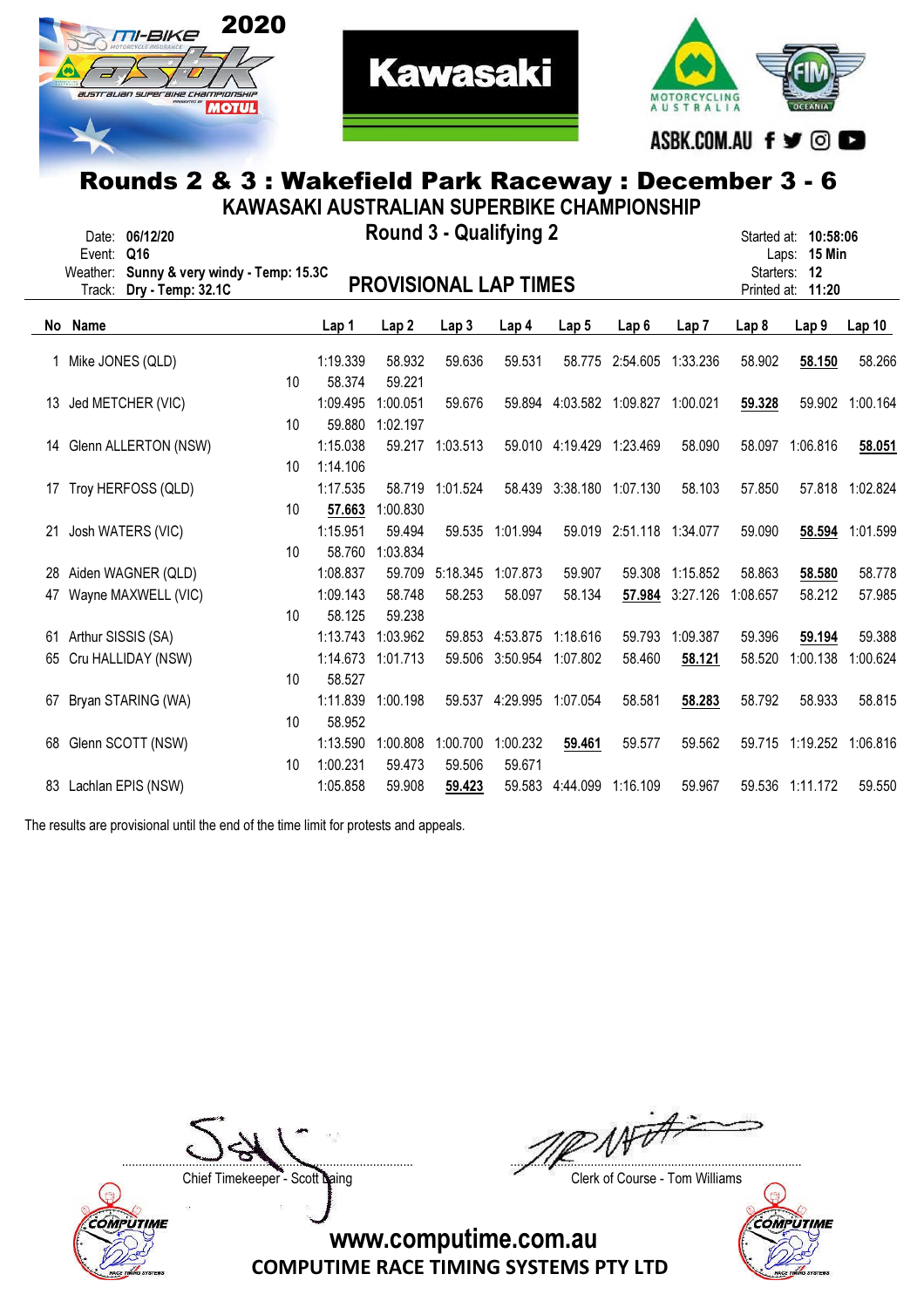



**Kawasaki** 

|                | KAWASAKI AUSTRALIAN SUPERBIKE CHAMPIONSHIP |                               |         |                                           |                                |                |                              |         |                      |              |
|----------------|--------------------------------------------|-------------------------------|---------|-------------------------------------------|--------------------------------|----------------|------------------------------|---------|----------------------|--------------|
|                | Event: Q16                                 | Date: 06/12/20                |         |                                           | <b>Round 3 - Qualifying 2</b>  |                |                              |         | Started at: 10:58:06 | Laps: 15 Min |
|                |                                            |                               |         | Weather: Sunny & very windy - Temp: 15.3C |                                |                |                              |         | Starters: 12         |              |
|                |                                            | Track: Dry - Temp: 32.1C      |         |                                           | <b>PROVISIONAL SPLIT TIMES</b> |                |                              |         | Printed at: 11:20    |              |
| Lap            |                                            | Split 1                       | Split 2 | Split 3                                   | Lap Time                       | Lap            | Split 1                      | Split 2 | Split 3              | Lap Time     |
|                |                                            |                               |         |                                           |                                |                |                              |         |                      |              |
|                | 1 Mike JONES (QLD) (5th)                   |                               |         |                                           |                                | 3              | 17.760                       | 23.039  | 20.725               | 1:01.524     |
| 1              |                                            | 31.963                        | 23.700  | 23.676                                    | 1:19.339 P                     | 4              | 15.644                       | 22.458  | 20.337               | 58.439       |
| 2              |                                            | 16.067                        | 22.533  | 20.332                                    | 58.932                         | 5              | 17.086                       | 24.227  | 2:56.867             | 3:38.180     |
| 3              |                                            | 16.196                        | 22.908  | 20.532                                    | 59.636                         | 6              | 23.350                       | 23.379  | 20.401               | 1:07.130 P   |
| 4              |                                            | 16.711                        | 22.492  | 20.328                                    | 59.531                         | $\overline{7}$ | 15.585                       | 22.311  | 20.207               | 58.103       |
| 5              |                                            | 16.045                        | 22.424  | 20.306                                    | 58.775                         | 8              | 15.458                       | 22.346  | 20.046               | 57.850       |
| 6              |                                            | 16.527                        | 23.241  | 2:14.837                                  | 2:54.605                       | 9              | 15.487                       | 22.107  | 20.224               | 57.818       |
| 7              |                                            | 30.723                        | 35.943  | 26.570                                    | 1:33.236 P                     | 10             | 16.953                       | 25.698  | 20.173               | 1:02.824     |
| 8              |                                            | 15.789                        | 22.723  | 20.390                                    | 58.902                         | 11             | 15.487                       | 22.138  | 20.038               | 57.663       |
| 9              |                                            | 15.591                        | 22.460  | 20.099                                    | 58.150                         | 12             | 16.992                       | 22.886  | 20.952               | 1:00.830     |
| $10$           |                                            | 15.606                        | 22.484  | 20.176                                    | 58.266                         |                |                              |         |                      |              |
| 11             |                                            | 15.573                        | 22.507  | 20.294                                    | 58.374                         |                | 21 Josh WATERS (VIC) (8th)   |         |                      |              |
| 12             |                                            | 16.106                        | 22.758  | 20.357                                    | 59.221                         | 1              | 30.784                       | 24.318  | 20.849               | 1:15.951 P   |
|                |                                            |                               |         |                                           |                                | 2              | 15.963                       | 22.946  | 20.585               | 59.494       |
|                |                                            | 13 Jed METCHER (VIC) (10th)   |         |                                           |                                | 3              | 15.905                       | 23.018  | 20.612               | 59.535       |
| 1              |                                            | 24.196                        | 24.103  | 21.196                                    | 1:09.495 P                     | 4              | 15.863                       | 25.386  | 20.745               | 1:01.994     |
| 2              |                                            | 16.224                        | 23.119  | 20.708                                    | 1:00.051                       | 5              | 15.776                       | 22.809  | 20.434               | 59.019       |
| 3              |                                            | 16.097                        | 22.841  | 20.738                                    | 59.676                         | 6              | 16.955                       | 25.557  | 2:08.606             | 2:51.118     |
| 4              |                                            | 16.109                        | 22.984  | 20.801                                    | 59.894                         | $\overline{7}$ | 31.138                       | 31.643  | 31.296               | 1:34.077 P   |
| 5              |                                            | 16.232                        | 24.627  | 3:22.723                                  | 4:03.582                       | 8              | 15.636                       | 23.022  | 20.432               | 59.090       |
| 6              |                                            | 25.064                        | 24.108  | 20.655                                    | 1:09.827 P                     | 9              | 15.620                       | 22.678  | 20.296               | 58.594       |
| 7              |                                            | 15.990                        | 23.120  | 20.911                                    | 1:00.021                       | 10             | 17.894                       | 22.956  | 20.749               | 1:01.599     |
| 8              |                                            | 15.855                        | 22.965  | 20.508                                    | 59.328                         | 11             | 15.687                       | 22.724  | 20.349               | 58.760       |
| 9              |                                            | 16.030                        | 22.958  | 20.914                                    | 59.902                         | 12             | 17.205                       | 25.322  | 21.307               | 1:03.834     |
| $10$           |                                            | 16.142                        | 23.337  | 20.685                                    | 1:00.164                       |                |                              |         |                      |              |
| 11             |                                            | 16.103                        | 23.082  | 20.695                                    | 59.880                         |                | 28 Aiden WAGNER (QLD) (7th)  |         |                      |              |
| 12             |                                            | 15.982                        | 23.752  | 22.463                                    | 1:02.197                       | 1              | 24.360                       | 23.732  | 20.745               | 1:08.837 P   |
|                |                                            |                               |         |                                           |                                | 2              | 16.044                       | 23.194  | 20.471               | 59.709       |
|                |                                            | 14 Glenn ALLERTON (NSW) (3rd) |         |                                           |                                | 3              | 16.310                       | 25.902  | 4:36.133             | 5:18.345     |
| 1              |                                            | 30.539                        | 23.388  | 21.111                                    | 1:15.038 P                     | 4              | 24.376                       | 23.073  | 20.424               | 1:07.873 P   |
| 2              |                                            | 15.750                        | 22.684  | 20.783                                    | 59.217                         | 5              | 16.385                       | 22.949  | 20.573               | 59.907       |
| 3              |                                            | 19.057                        | 23.566  | 20.890                                    | 1:03.513                       | 6              | 15.943                       | 22.565  | 20.800               | 59.308       |
| 4              |                                            | 15.706                        | 22.818  | 20.486                                    | 59.010                         | $\overline{7}$ | 19.661                       | 30.249  | 25.942               | 1:15.852     |
| 5              |                                            | 20.713                        | 24.849  | 3:33.867                                  | 4:19.429                       | 8              | 15.955                       | 22.546  | 20.362               | 58.863       |
| 6              |                                            | 30.608                        | 29.463  | 23.398                                    | 1:23.469 P                     | 9              | 15.855                       | 22.366  | 20.359               | 58.580       |
| $\overline{7}$ |                                            | 15.519                        | 22.383  | 20.188                                    | 58.090                         | 10             | 15.999                       | 22.437  | 20.342               | 58.778       |
| 8              |                                            | 15.550                        | 22.351  | 20.196                                    | 58.097                         |                |                              |         |                      |              |
| 9              |                                            | 19.361                        | 26.979  | 20.476                                    | 1:06.816                       |                | 47 Wayne MAXWELL (VIC) (2nd) |         |                      |              |
| 10             |                                            | 15.492                        | 22.227  | 20.332                                    | 58.051                         |                | 24.910                       | 23.491  | 20.742               | 1:09.143 P   |
| 11             |                                            | 18.155                        | 28.487  | 27.464                                    | 1:14.106                       | 2              | 15.643                       | 22.697  | 20.408               | 58.748       |
|                |                                            |                               |         |                                           |                                | 3              | 15.444                       | 22.555  | 20.254               | 58.253       |
|                |                                            | 17 Troy HERFOSS (QLD) (1st)   |         |                                           |                                | 4              | 15.429                       | 22.391  | 20.277               | 58.097       |
| 1              |                                            | 30.265                        | 23.177  | 24.093                                    | 1:17.535 P                     | 5              | 15.569                       | 22.379  | 20.186               | 58.134       |
| $\overline{c}$ |                                            | 15.810                        | 22.511  | 20.398                                    | 58.719                         | 6              | 15.379                       | 22.318  | 20.287               | 57.984       |
|                |                                            |                               |         |                                           |                                |                |                              |         |                      |              |



Chief Timekeeper - Scott Laing Chief Timekeeper - Scott Laing

....................................................................................... .......................................................................................

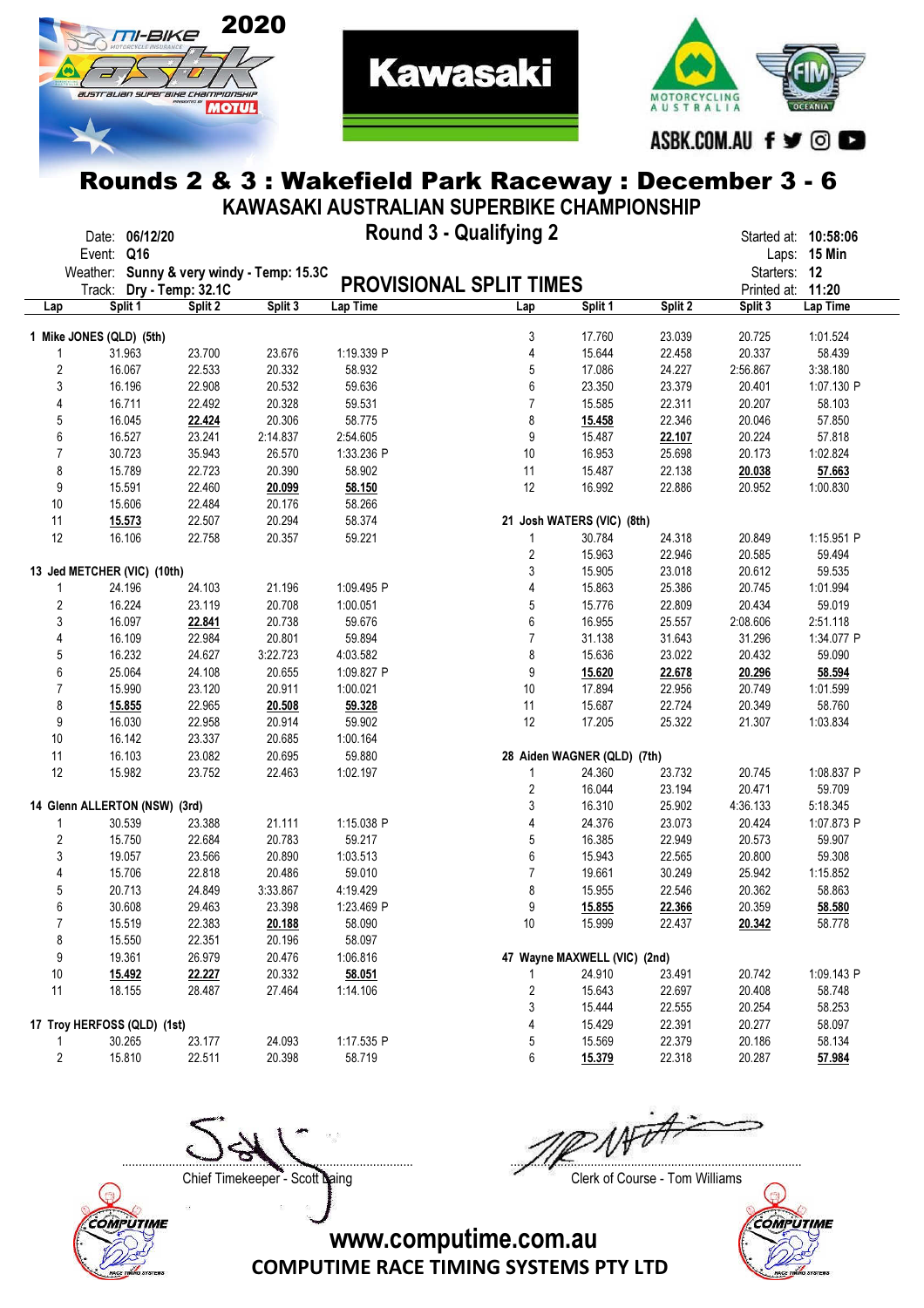



**Kawasaki** 

|                  |                             |         |                                           | KAWASAKI AUSTRALIAN SUPERBIKE CHAMPIONSHIP |                  |                              |         |              |                      |
|------------------|-----------------------------|---------|-------------------------------------------|--------------------------------------------|------------------|------------------------------|---------|--------------|----------------------|
|                  | Date: 06/12/20              |         |                                           | <b>Round 3 - Qualifying 2</b>              |                  |                              |         |              | Started at: 10:58:06 |
|                  | Event: Q16                  |         | Weather: Sunny & very windy - Temp: 15.3C |                                            |                  |                              |         | Starters: 12 | Laps: 15 Min         |
|                  | Track: Dry - Temp: 32.1C    |         |                                           | <b>PROVISIONAL SPLIT TIMES</b>             |                  |                              |         | Printed at:  | 11:20                |
| Lap              | Split 1                     | Split 2 | Split 3                                   | Lap Time                                   | Lap              | Split 1                      | Split 2 | Split 3      | Lap Time             |
|                  |                             |         |                                           |                                            |                  |                              |         |              |                      |
| $\overline{7}$   | 15.662                      | 23.289  | 2:48.175                                  | 3:27.126                                   | 5                | 23.200                       | 23.539  | 20.315       | 1:07.054 P           |
| 8                | 25.050                      | 23.161  | 20.446                                    | 1:08.657 P                                 | 6                | 15.661                       | 22.537  | 20.383       | 58.581               |
| 9                | 15.759                      | 22.310  | 20.143                                    | 58.212                                     | $\overline{7}$   | 15.610                       | 22.443  | 20.230       | 58.283               |
| 10               | 15.503                      | 22.251  | 20.231                                    | 57.985                                     | 8                | 15.751                       | 22.745  | 20.296       | 58.792               |
| 11               | 15.536                      | 22.245  | 20.344                                    | 58.125                                     | 9                | 15.855                       | 22.721  | 20.357       | 58.933               |
| 12               | 15.573                      | 23.350  | 20.315                                    | 59.238                                     | 10               | 15.839                       | 22.598  | 20.378       | 58.815               |
|                  |                             |         |                                           |                                            | 11               | 15.776                       | 22.710  | 20.466       | 58.952               |
|                  | 61 Arthur SISSIS (SA) (9th) |         |                                           |                                            |                  |                              |         |              |                      |
| 1                | 29.329                      | 23.771  | 20.643                                    | 1:13.743 P                                 |                  | 68 Glenn SCOTT (NSW) (12th)  |         |              |                      |
| $\boldsymbol{2}$ | 19.108                      | 23.122  | 21.732                                    | 1:03.962                                   | 1                | 28.206                       | 24.361  | 21.023       | 1:13.590 P           |
| 3                | 16.280                      | 22.769  | 20.804                                    | 59.853                                     | $\overline{2}$   | 16.414                       | 23.351  | 21.043       | 1:00.808             |
| 4                | 19.938                      | 23.416  | 4:10.521                                  | 4:53.875                                   | 3                | 16.328                       | 23.361  | 21.011       | 1:00.700             |
| 5                | 29.567                      | 26.299  | 22.750                                    | 1:18.616 P                                 | 4                | 16.216                       | 23.157  | 20.859       | 1:00.232             |
| 6                | 16.072                      | 22.937  | 20.784                                    | 59.793                                     | 5                | 16.070                       | 22.772  | 20.619       | 59.461               |
| $\overline{7}$   | 15.883                      | 27.980  | 25.524                                    | 1:09.387                                   | 6                | 16.074                       | 22.810  | 20.693       | 59.577               |
| 8                | 16.068                      | 22.896  | 20.432                                    | 59.396                                     | $\overline{7}$   | 16.067                       | 22.743  | 20.752       | 59.562               |
| 9                | 15.892                      | 22.756  | 20.546                                    | 59.194                                     | 8                | 16.160                       | 22.852  | 20.703       | 59.715               |
| 10               | 15.835                      | 22.744  | 20.809                                    | 59.388                                     | 9                | 25.398                       | 28.995  | 24.859       | 1:19.252             |
|                  |                             |         |                                           |                                            | 10               | 22.525                       | 23.404  | 20.887       | 1:06.816             |
|                  | 65 Cru HALLIDAY (NSW) (4th) |         |                                           |                                            | 11               | 16.132                       | 23.162  | 20.937       | 1:00.231             |
| 1                | 30.015                      | 23.637  | 21.021                                    | 1:14.673 P                                 | 12               | 15.989                       | 22.964  | 20.520       | 59.473               |
| $\boldsymbol{2}$ | 16.325                      | 24.547  | 20.841                                    | 1:01.713                                   | 13               | 16.022                       | 22.849  | 20.635       | 59.506               |
| $\sqrt{3}$       | 16.051                      | 22.939  | 20.516                                    | 59.506                                     | 14               | 16.047                       | 23.024  | 20.600       | 59.671               |
| 4                | 17.773                      | 25.054  | 3:08.127                                  | 3:50.954                                   |                  |                              |         |              |                      |
| $\sqrt{5}$       | 23.948                      | 23.414  | 20.440                                    | 1:07.802 P                                 |                  | 83 Lachlan EPIS (NSW) (11th) |         |              |                      |
| $\boldsymbol{6}$ | 15.932                      | 22.449  | 20.079                                    | 58.460                                     | $\mathbf{1}$     | 19.914                       | 24.064  | 21.880       | 1:05.858 P           |
| 7                | 15.537                      | 22.363  | 20.221                                    | 58.121                                     | $\sqrt{2}$       | 15.849                       | 23.225  | 20.834       | 59.908               |
| 8                | 15.703                      | 22.558  | 20.259                                    | 58.520                                     | $\mathsf 3$      | 15.674                       | 22.917  | 20.832       | 59.423               |
| 9                | 15.649                      | 22.316  | 22.173                                    | 1:00.138                                   | 4                | 15.915                       | 22.781  | 20.887       | 59.583               |
| 10               | 15.637                      | 22.400  | 22.587                                    | 1:00.624                                   | $\sqrt{5}$       | 17.572                       | 25.854  | 4:00.673     | 4:44.099             |
| 11               | 15.738                      | 22.388  | 20.401                                    | 58.527                                     | $\boldsymbol{6}$ | 25.501                       | 25.966  | 24.642       | 1:16.109 P           |
|                  |                             |         |                                           |                                            | $\overline{7}$   | 16.123                       | 22.883  | 20.961       | 59.967               |
|                  | 67 Bryan STARING (WA) (6th) |         |                                           |                                            | 8                | 15.975                       | 22.665  | 20.896       | 59.536               |
| 1                | 26.016                      | 24.348  | 21.475                                    | 1:11.839 P                                 | 9                | 16.574                       | 28.412  | 26.186       | 1:11.172             |
| $\overline{2}$   | 16.244                      | 23.168  | 20.786                                    | 1:00.198                                   | 10               | 15.824                       | 22.917  | 20.809       | 59.550               |
| 3                | 15.963                      | 22.921  | 20.653                                    | 59.537                                     |                  |                              |         |              |                      |
| 4                | 16.062                      | 23.611  | 3:50.322                                  | 4:29.995                                   |                  |                              |         |              |                      |
|                  |                             |         |                                           |                                            |                  |                              |         |              |                      |

The results are provisional until the end of the time limit for protests and appeals.



**NFD** ....................................................................................... .......................................................................................



COMPUTIME RACE TIMING SYSTEMS PTY LTD www.computime.com.au

Chief Timekeeper - Scott Laing Chief Timekeeper - Scott Laing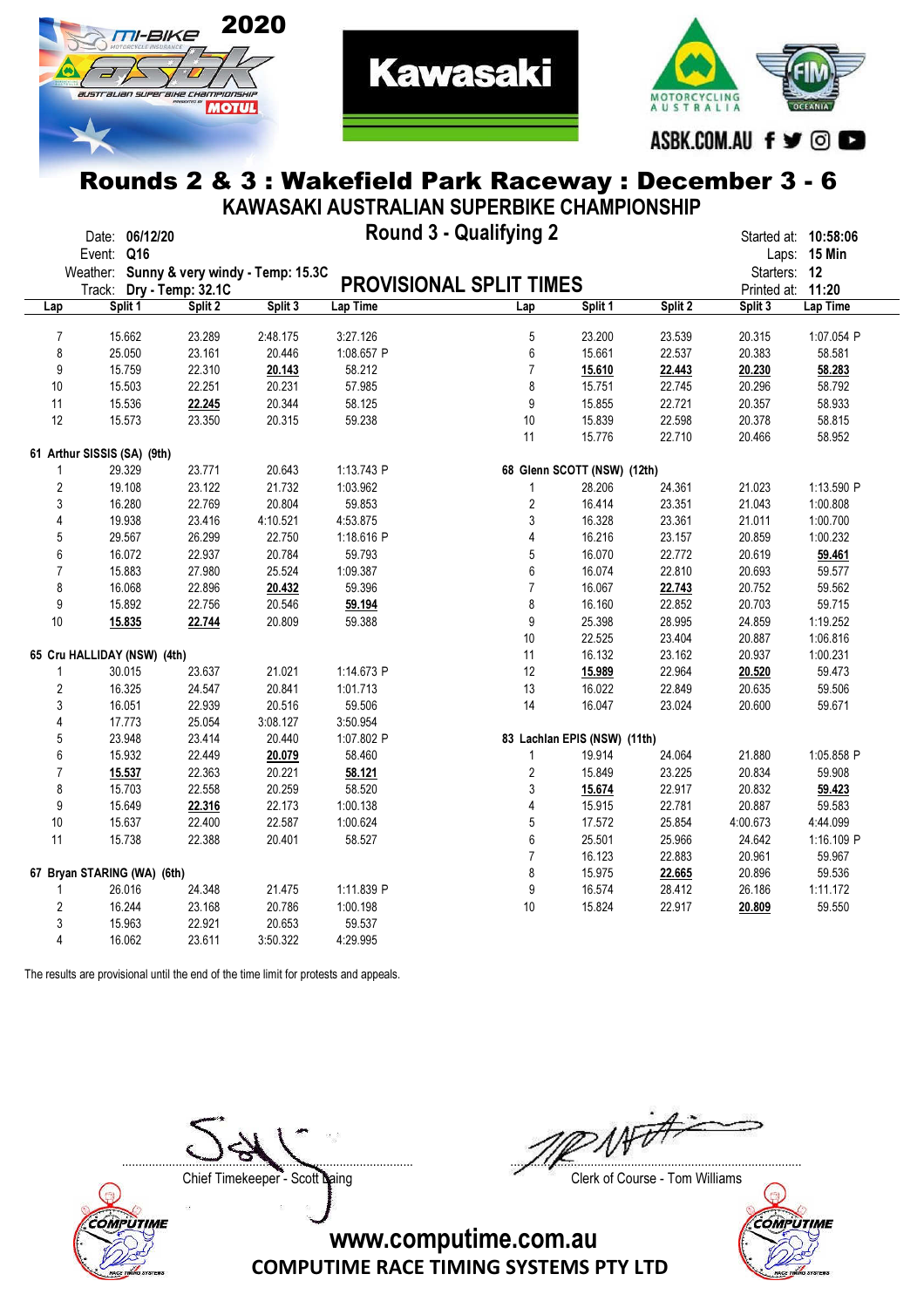



**Kawasaki** 

KAWASAKI AUSTRALIAN SUPERBIKE CHAMPIONSHIP

| 06/12/20<br>Date:<br>Q16<br>Event: |           |    | <b>Round 3 - Qualifying 2</b><br>Weather: Sunny & very windy - Temp: 15.3C<br>Track: Dry - Temp: 32.1C PROVISIONAL FASTEST LAPS SEQUENCE |                 | 10:58:06<br>Started at:<br>Laps: 15 Min<br>Starters:<br>12<br>Printed at: 11:20 |            |
|------------------------------------|-----------|----|------------------------------------------------------------------------------------------------------------------------------------------|-----------------|---------------------------------------------------------------------------------|------------|
|                                    | Race      |    |                                                                                                                                          |                 | <b>Fastest</b>                                                                  | On         |
|                                    | Time      |    | No Name                                                                                                                                  | <b>Machine</b>  | Lap                                                                             | <u>Lap</u> |
|                                    | 1:06.779  | 83 | Lachlan EPIS (NSW)                                                                                                                       | Suzuki GSXRR    | 1:05.858                                                                        |            |
|                                    | 2:06.687  | 83 | Lachlan EPIS (NSW)                                                                                                                       | Suzuki GSXRR    | 59,908                                                                          | 2          |
|                                    | 2:38.452  | 28 | Aiden WAGNER (QLD)                                                                                                                       | Yamaha YZF-R1M  | 59.709                                                                          | 2          |
|                                    | 2:53.338  | 14 | Glenn ALLERTON (NSW)                                                                                                                     | <b>BMW S RR</b> | 59.217                                                                          | 2          |
|                                    | 2:53.403  | 17 | Troy HERFOSS (QLD)                                                                                                                       | Honda CBR       | 58.719                                                                          | 2          |
|                                    | 4:15.086  | 47 | Wayne MAXWELL (VIC)                                                                                                                      | Ducati V4R      | 58.253                                                                          | 3          |
|                                    | 5:13.183  | 47 | Wayne MAXWELL (VIC)                                                                                                                      | Ducati V4R      | 58.097                                                                          | 4          |
|                                    | 7:09.301  | 47 | Wayne MAXWELL (VIC)                                                                                                                      | Ducati V4R      | 57.984                                                                          | 6          |
|                                    | 11:34.629 |    | Troy HERFOSS (QLD)                                                                                                                       | Honda CBR       | 57.850                                                                          | 8          |
|                                    | 12:32.447 | 17 | Troy HERFOSS (QLD)                                                                                                                       | Honda CBR       | 57.818                                                                          | 9          |
|                                    | 14:32.934 |    | Troy HERFOSS (QLD)                                                                                                                       | Honda CBR       | 57.663                                                                          | 11         |
|                                    |           |    |                                                                                                                                          |                 |                                                                                 |            |

The results are provisional until the end of the time limit for protests and appeals.



....................................................................................... .......................................................................................

Chief Timekeeper - Scott Laing Chief Timekeeper - Scott Laing

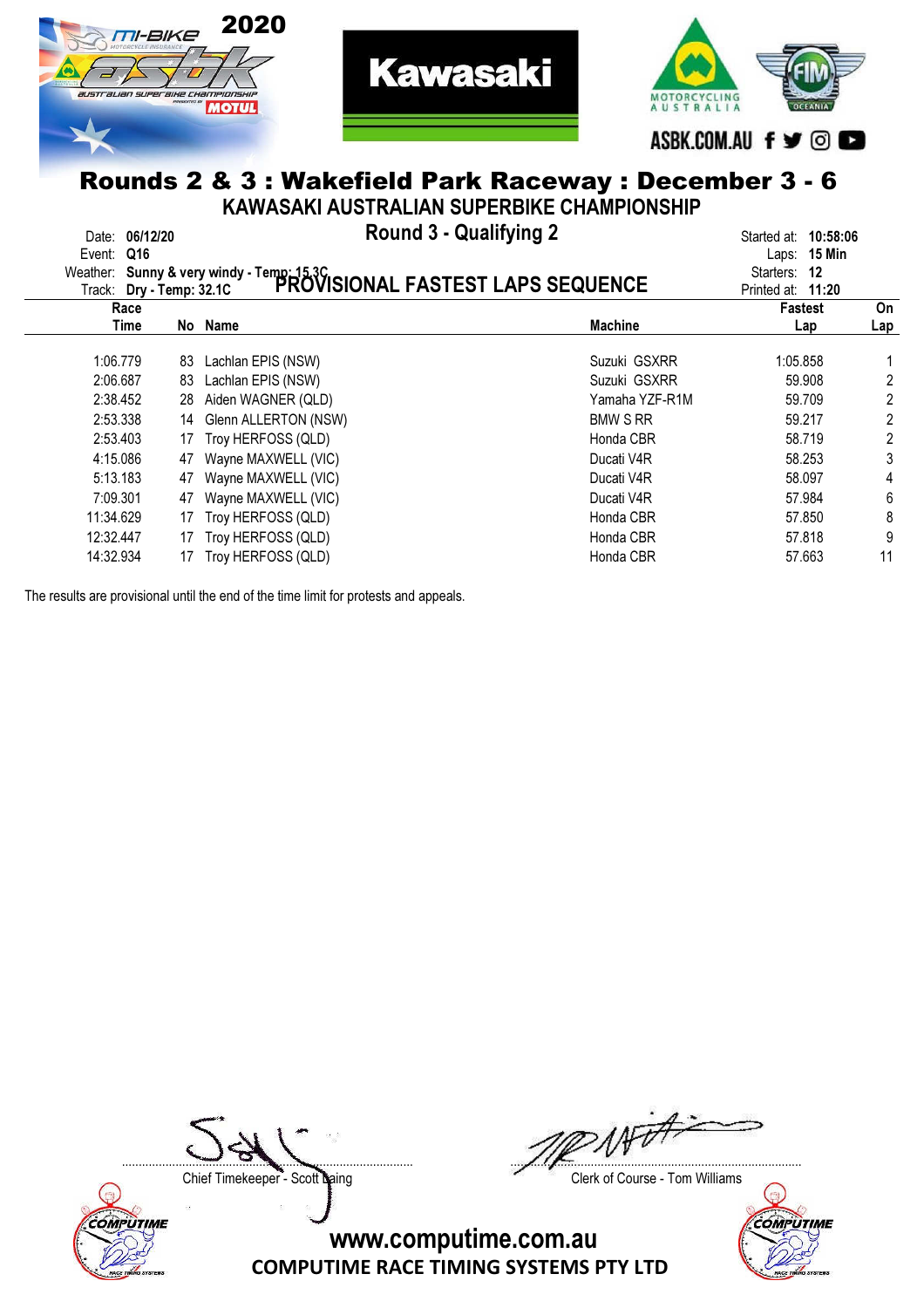



**Kawasaki** 

KAWASAKI AUSTRALIAN SUPERBIKE CHAMPIONSHIP

|            | 06/12/20<br>Date:<br>Q16<br>Event:<br>Weather:<br>Dry - Temp: 32.1C<br>Track: | Sunny & very windy - Temp: 15.3C |                    | Round 3 - Qualifying 2 | PROVISIONAL BEST PARTIAL TIMES |        | Started at:<br>Starters:<br>Printed at: | 10:58:06<br>15 Min<br>Laps:<br>12<br>11:20 |         |
|------------|-------------------------------------------------------------------------------|----------------------------------|--------------------|------------------------|--------------------------------|--------|-----------------------------------------|--------------------------------------------|---------|
|            | Split 1                                                                       |                                  | Split 2            |                        | Split 3                        |        | <b>LAP</b>                              |                                            |         |
| <b>Pos</b> | Name                                                                          | Time                             | Name               | Time                   | <b>Name</b>                    | Time   | Name                                    | Ideal                                      | Fastest |
|            | W. MAXWELL                                                                    | 15.379                           | T. HERFOSS         | 22.107                 | <b>T. HERFOSS</b>              | 20.038 | <b>T. HERFOSS</b>                       | 57.603                                     | 57.663  |
|            | T. HERFOSS                                                                    | 15.458                           | <b>G. ALLERTON</b> | 22.227                 | C. HALLIDAY                    | 20.079 | W. MAXWELL                              | 57.767                                     | 57.984  |
|            | <b>G. ALLERTON</b>                                                            | 15.492                           | W. MAXWELL         | 22.245                 | M. JONES                       | 20.099 | <b>G. ALLERTON</b>                      | 57.907                                     | 58.051  |
|            | C. HALLIDAY                                                                   | 15.537                           | C. HALLIDAY        | 22.316                 | W. MAXWELL                     | 20.143 | <b>C. HALLIDAY</b>                      | 57.932                                     | 58.121  |
| 5.         | M. JONES                                                                      | 15.573                           | A. WAGNER          | 22.366                 | <b>G. ALLERTON</b>             | 20.188 | <b>M. JONES</b>                         | 58,096                                     | 58.150  |
| 6          | <b>B. STARING</b>                                                             | 15.610                           | M. JONES           | 22.424                 | <b>B. STARING</b>              | 20.230 | <b>B. STARING</b>                       | 58.283                                     | 58.283  |
|            | <b>WATERS</b>                                                                 | 15.620                           | <b>B. STARING</b>  | 22.443                 | J. WATERS                      | 20.296 | A. WAGNER                               | 58.563                                     | 58.580  |
| 8          | EPIS                                                                          | 15.674                           | L. EPIS            | 22.665                 | A. WAGNER                      | 20.342 | J. WATERS                               | 58.594                                     | 58.594  |
| 9          | A. SISSIS                                                                     | 15.835                           | <b>J. WATERS</b>   | 22.678                 | A. SISSIS                      | 20.432 | A. SISSIS                               | 59.011                                     | 59.194  |
| 10         | <b>METCHER</b>                                                                | 15.855                           | G. SCOTT           | 22.743                 | <b>J. METCHER</b>              | 20.508 | L. EPIS                                 | 59.148                                     | 59.423  |
|            | A. WAGNER                                                                     | 15.855                           | A. SISSIS          | 22.744                 | G. SCOTT                       | 20.520 | J. METCHER                              | 59.204                                     | 59.328  |
| 12         | G. SCOTT                                                                      | 15.989                           | <b>J. METCHER</b>  | 22.841                 | EPIS                           | 20.809 | <b>G. SCOTT</b>                         | 59.252                                     | 59.461  |

The results are provisional until the end of the time limit for protests and appeals.



....................................................................................... .......................................................................................

Chief Timekeeper - Scott Laing Chief Timekeeper - Scott Laing

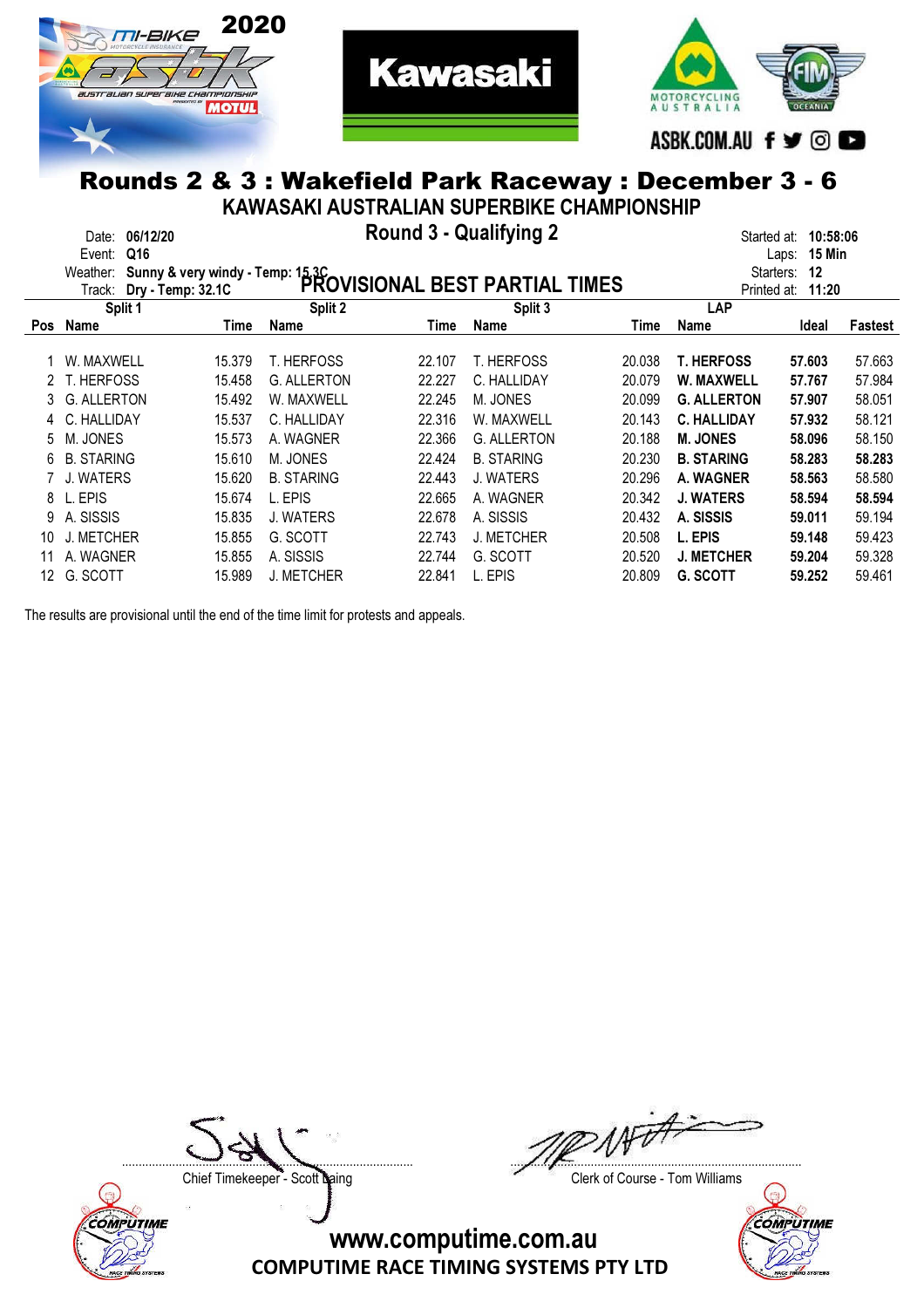



**Kawasaki** 

KAWASAKI AUSTRALIAN SUPERBIKE CHAMPIONSHIP

Overall Qualifying

#### PROVISIONAL MERGED CLASSIFICATION

|            |    | Date: 06/12/20                                                 |                 |              | Printed at: 11:20 |                |
|------------|----|----------------------------------------------------------------|-----------------|--------------|-------------------|----------------|
|            |    |                                                                |                 | <b>Event</b> | <b>Event</b>      | <b>Fastest</b> |
| <b>Pos</b> | No | <b>Name</b>                                                    | <b>Machine</b>  | Q14          | Q16               | Lap            |
|            |    |                                                                |                 |              |                   |                |
| 1          | 17 | Troy HERFOSS (QLD) / Penrite Honda Racing / Elite Roads /      | Honda CBR       |              | 57.663            | 57.663         |
|            |    | Michelin                                                       |                 |              |                   |                |
| 2          | 47 | Wayne MAXWELL (VIC) / Boost Mobile Racing with K-Tech          | Ducati V4R      |              | 57.984            | 57.984         |
| 3          | 14 | Glenn ALLERTON (NSW) / Maxima BMW / Ohlins                     | <b>BMW S RR</b> |              | 58.051            | 58.051         |
| 4          | 65 | Cru HALLIDAY (NSW) / Yamaha Racing Team                        | Yamaha YZF-R1M  |              | 58.121            | 58.121         |
| 5          | 1  | Mike JONES (QLD) / Desmosport Ducati                           | Ducati V4R      |              | 58.150            | 58.150         |
| 6          | 67 | Bryan STARING (WA) / Kawasaki Australia / Bcperformance        | Kawasaki ZX10R  |              | 58.283            | 58.283         |
| 7          | 28 | Aiden WAGNER (QLD) / Yamaha Racing Team                        | Yamaha YZF-R1M  |              | 58.580            | 58.580         |
| 8          | 21 | Josh WATERS (VIC) / Ngurra Civil & Construction / AdTech       | Suzuki GSXRR    |              | 58.594            | 58.594         |
|            |    | Electrical / Elevare Consultants / Dunlop                      |                 |              |                   |                |
| 9          | 61 | Arthur SISSIS (SA) / Unitech Racing / Pinnacle Construction &  | Suzuki GSXRR    |              | 59.194            | 59.194         |
|            |    | Design                                                         |                 |              |                   |                |
| 10         | 13 | Jed METCHER (VIC) / Valid Technologies / YSS Susp. /           | Yamaha YZF-R1M  | 59.700       | 59.328            | 59.328         |
|            |    | Speedcraft / Platinum M-cycles / EZ Print                      |                 |              |                   |                |
| 11         | 83 | Lachlan EPIS (NSW) / Response Real Estate / Bluetounge         | Suzuki GSXRR    | 59.635       | 59.423            | 59.423         |
|            |    | Finance / 83 Ranch                                             |                 |              |                   |                |
| 12         | 68 | Glenn SCOTT (NSW) / Kawasaki Australia / Bcperformance         | Kawasaki ZX10R  | 1:00.124     | 59.461            | 59.461         |
| 13         | 62 | Brendan McINTYRE (NSW) / Western M-cycles / Ric Pobjoy         | Suzuki GSXRR    | 1:00.146     |                   | 1:00.146       |
|            |    | Racing / Motul / RK / Suzuki Aust.                             |                 |              |                   |                |
| 14         | 16 | Luke JHONSTON (VIC) / Motogo Yamaha / Taichi Leathers / The    | Yamaha R1       | 1:00.192     |                   | 1:00.192       |
|            |    | Bike Vault Castlemaine / Susp. Pro                             |                 |              |                   |                |
| 15         | 88 | Giuseppe SCARCELLA (NSW) / Forcite Helmets                     | Ducati Panigale | 1:00.859     |                   | 1:00.859       |
| 16         | 78 | Nathan SPITERI (VIC) / Livson / PTR / RST / The Grinning Dingo | Suzuki GSXRR    | 1:01.255     |                   | 1:01.255       |
| 17         | 51 | Chandler COOPER (VIC) / Rock Solid Civil                       | Honda CBR       | 1:01.535     |                   | 1:01.535       |
| 18         | 37 | Michael EDWARDS (QLD) / Northstar Yamaha                       | Yamaha YZF-R1M  | 1:01.832     |                   | 1:01.832       |
|            |    |                                                                |                 |              |                   |                |

\*\*\* ALL RIDERS QUALIFY \*\*\*

The results are provisional until the end of the time limit for protests and appeals.



....................................................................................... .......................................................................................

Chief Timekeeper - Scott Laing Chief Timekeeper - Scott Laing

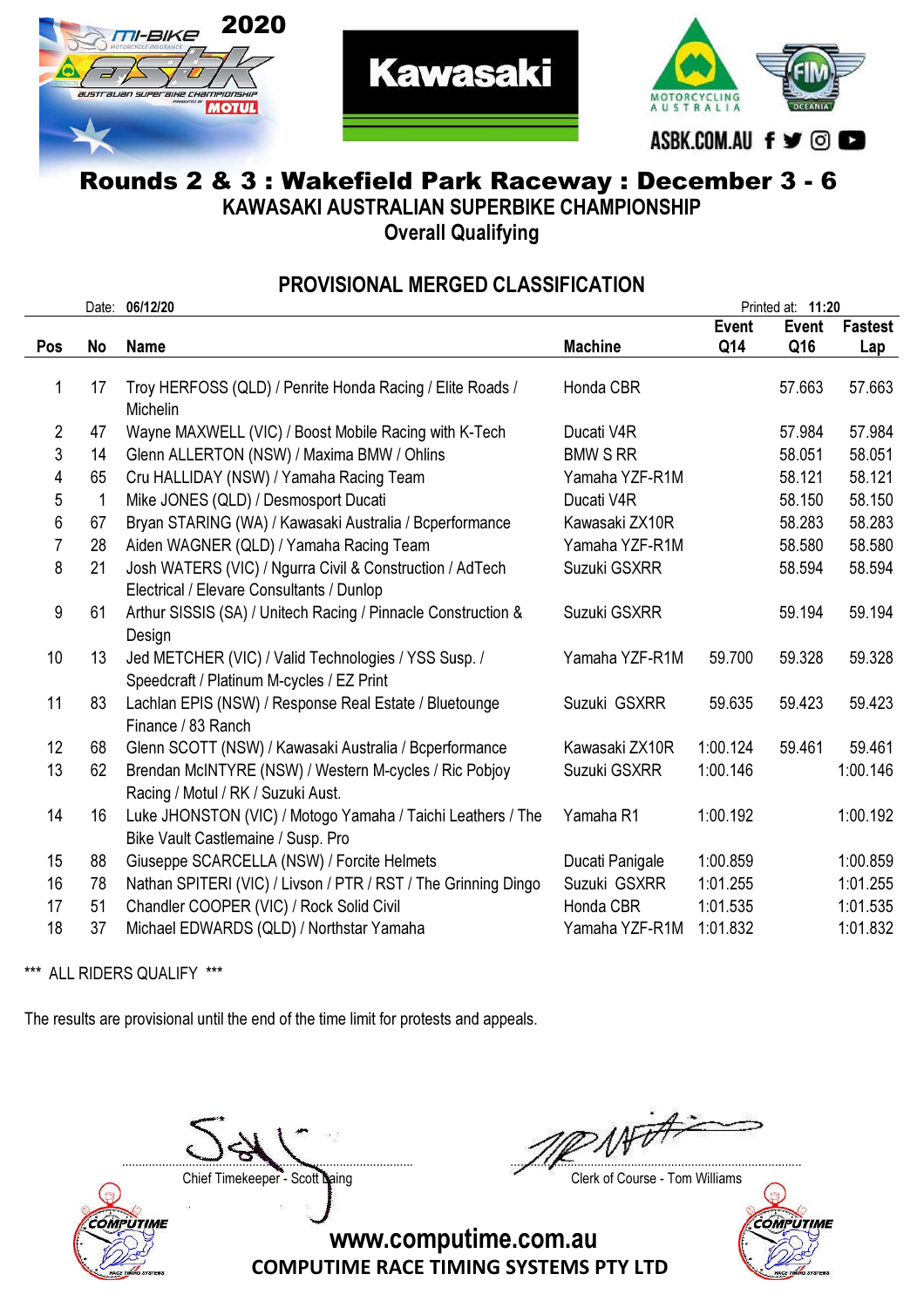



**Kawasaki** 

KAWASAKI AUSTRALIAN SUPERBIKE CHAMPIONSHIP

ROUND 3 - EVENTS 17 & 22

### PROVISIONAL MERGED GRID SHEET

Date: 06/12/20 Printed at: 11:20



COMPUTIME

....................................................................................... .......................................................................................

Chief Timekeeper - Scott Laing Chief Timekeeper - Scott Laing

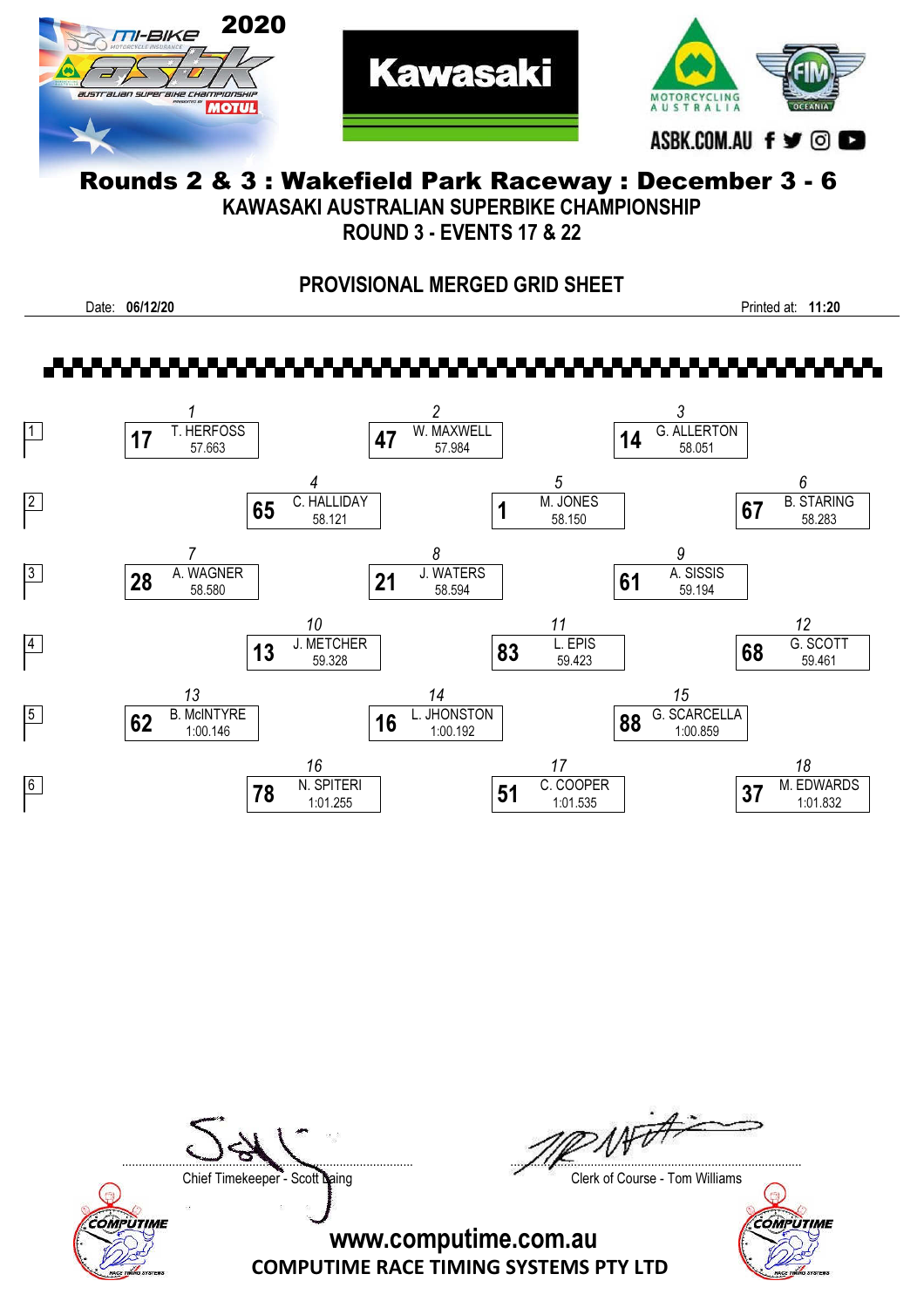



KAWASAKI

AUSTRALIAN SUPERBIKE CHAMPIONSHIP

ROUND 3 - EVENTS 17 & 22

#### PROVISIONAL MERGED GRID SHEET

Date: 06/12/20 Printed at: 11:20